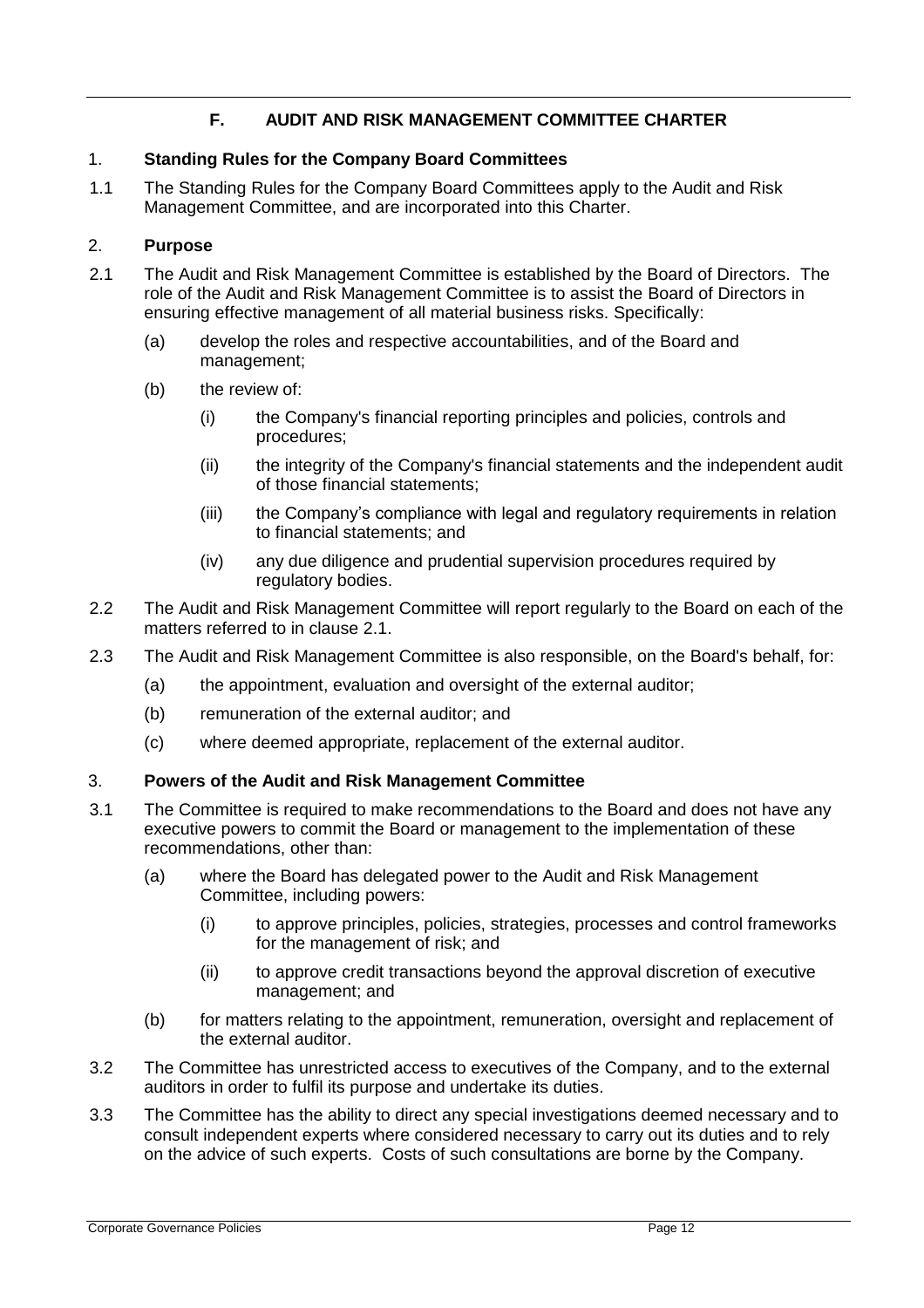## 4. **Duties of the Audit and Risk Management Committee**

- 4.1 Subject to any resolution of the Board, the duties of the Audit and Risk Management Committee are to:
	- (a) Receive reports from management concerning:
		- (i) the Company's risk management principles, policies, strategies, processes and controls in order to oversee their effectiveness;
		- (ii) credit, market, balance sheet and operating risk in order to oversee these risks;
		- (iii) anticipated changes for the economic and business environment and other factors relevant to future strategy;
		- (iv) the risk implications of new and emerging risks, organisational change and major initiatives;
		- (v) resolution of significant risk exposures and risk events; and
		- (vi) the Company's insurance strategy, including the coverage and limits of the insurance policies.
	- (b) Ensure the Company implement and maintain:
		- (i) appropriate accounting and financial reporting principles and policies and internal controls and procedures designed to assure compliance with accounting standards and applicable laws and regulations; and
		- (ii) appropriate risk management principles and policies and internal controls and processes designed to identify and address unacceptable risk.
- 4.2 The external auditors are responsible for planning and carrying out each audit and review, in accordance with applicable auditing standards. The external auditors are accountable to shareholders through the Audit and Risk Management Committee on behalf of the Board.

### 5. **Further Duties of the Audit and Risk Management Committee**

- 5.1 The following duties are structured in accordance with the Committee's purposes:
	- (a) With respect to the external auditors:
		- (i) select, evaluate and replace as necessary the external auditor;
		- (ii) review and agree the annual audit engagement letter;
		- (iii) review the annual audit plan and approve the fees charged for audit and review services;
		- (iv) determine categories of non-audit services that may be provided by the external auditor;
		- (v) provide pre-approval or otherwise of all specific non-audit services that are to be undertaken by the external auditor;
		- (vi) ensure disclosure to shareholders of the Committee's approval of all nonaudit services provided by the external auditor;
		- (vii) review and provide oversight of audit reports prepared and issued by the external auditors on Group financial statements and activities;
		- (viii) consider and review reports prepared by the external auditor on critical accounting policies, all alternative treatments of financial information permitted under Australian and US GAAP, International Financial Reporting Standards (IFRS) and all other written communication between the external auditor and management;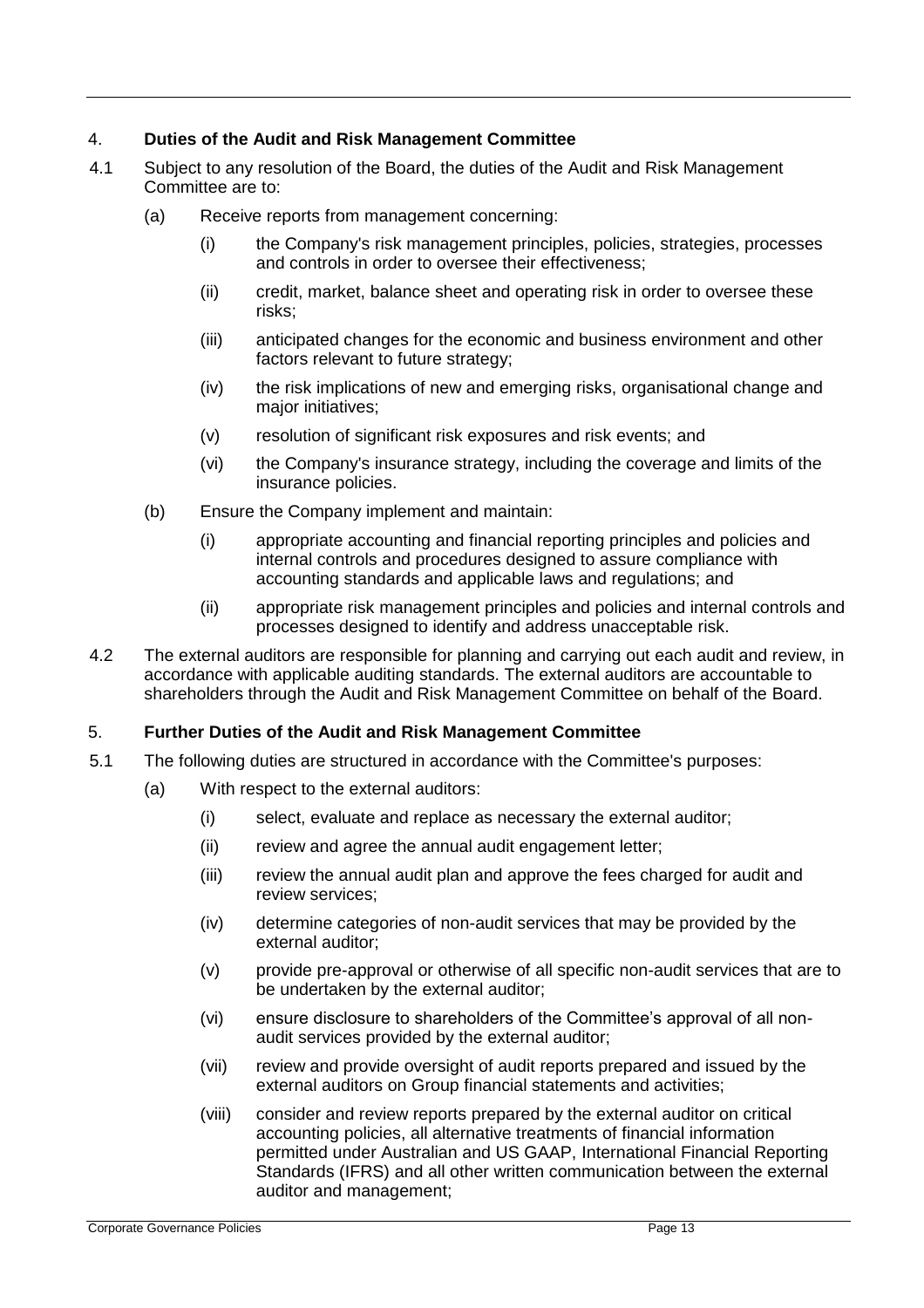- (ix) resolve any disagreements between the external auditor and management regarding the Company's financial reporting;
- (x) discuss with the external auditors any relationship that may impact their objectivity and independence;
- (xi) ensure that the external auditors prepare and deliver an annual statement as to their independence which includes details of all relationships with the Company;
- (xii) ensure that the external auditors attend the Company's Annual General Meeting and are available to answer questions from shareholders; and
- (xiii) annually review the effectiveness of the external auditor.
- (b) With respect to financial reporting:
	- (i) receive from management, and the external auditors a timely analysis of significant financial reporting issues and practices and review such analyses;
	- (ii) discuss the audited (half year: reviewed) financial statements, earnings press releases, other financial information being made public, any significant matters arising from the audit, management judgements and accounting estimates, and significant changes to the Company's auditing and accounting principles, policies, controls, procedures and practices with management, internal audit and external auditors;
	- (iii) discuss the critical accounting policies with external auditors and management;
	- (iv) review the certification provided by the chief executive officer and the chief financial officer on annual and half yearly financial reports and review the processes that were used to reach the opinion provided in the certification;
	- (v) ensure the financial statements include disclosure covering governance issues in accordance with the requirements of regulators; and
	- (vi) review the form of opinion that the external auditors propose to render.
- (c) With respect to handling accounting complaints:
	- (i) establish procedures for the receipt, retention and treatment of complaints regarding accounting, internal accounting controls or auditing matters;
	- (ii) ensure employees can make confidential, anonymous submissions regarding questionable accounting or auditing matters; and
	- (iii) ensure procedures are in place to prohibit the Company from firing, demoting or otherwise discriminating against any employee who lawfully provides information to a regulatory body or other nominated party regarding any information about the Company that the employee reasonably believes may be relevant to a securities fraud, investigation or proceeding.
- (d) With respect to due diligence procedures:
	- (i) discuss any reports prepared in relation to issues of shares, debt securities, or other instruments requiring the issue of a prospectus, where the prospectus is issued by the Company;
	- (ii) discuss reports on the Company prepared for prudential supervisors or other regulators; and
	- (iii) consider any reports prepared by external auditors in relation to the above due diligence procedures.
- (e) With respect to corporate governance: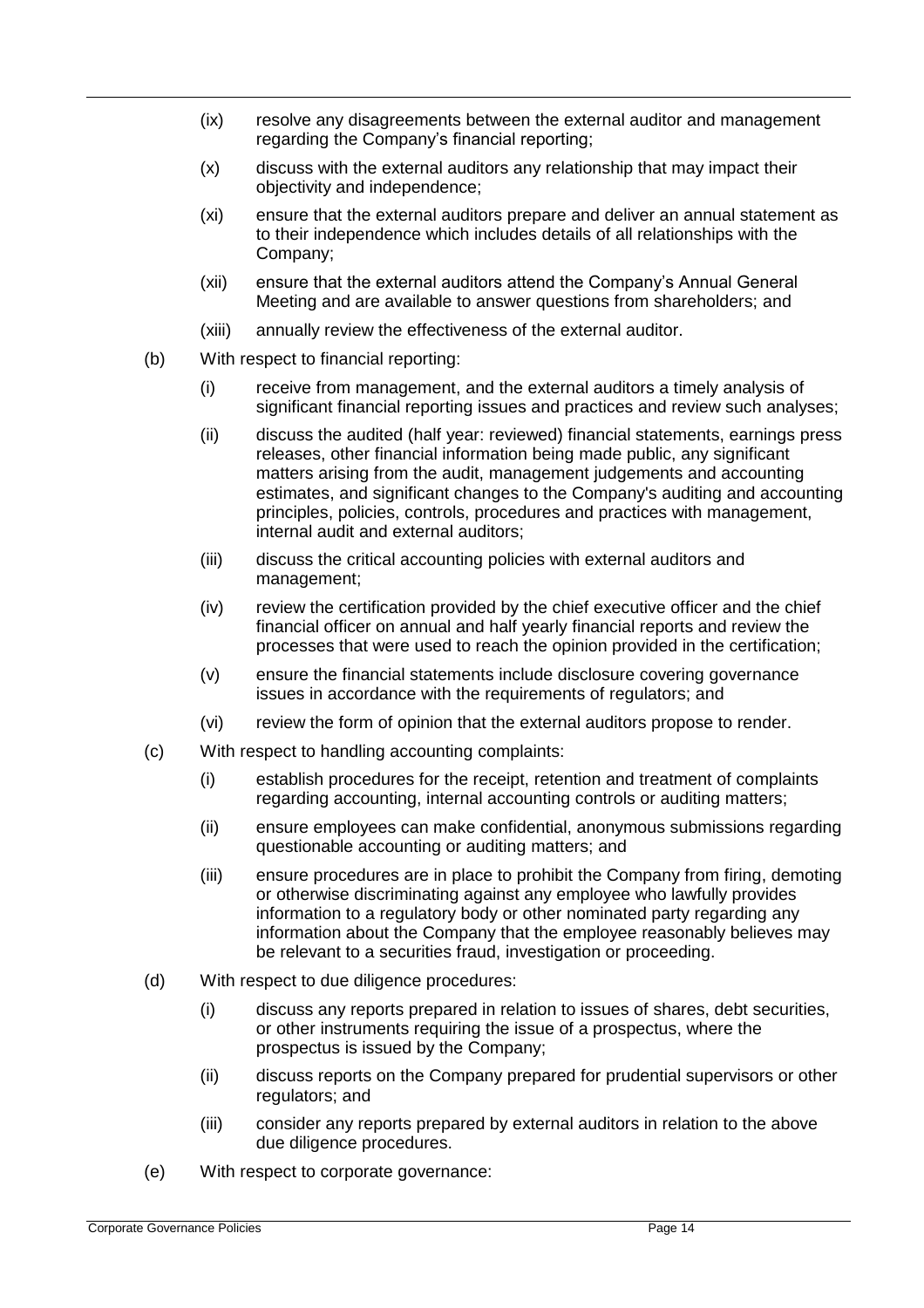- (i) ensure that the Company's corporate governance policies adhere with Corporate Governance best practice, unless there is sound justification why not, and Board approval has been obtained;
- (ii) develop and promulgate rules on the employment by the Company of members of the external audit firm; and
- (iii) ensure that the Company has adopted a code of ethics that is applicable to the chief financial officer, and other senior financial officers.
- (f) With respect to reporting:
	- (i) review the Audit and Risk Management Committee Charter annually, and recommend any changes to the Board of Directors; and
	- (ii) report regularly to the Board on the activities of the Audit and Risk Management Committee.
- (g) Discuss and review in a general manner the Company's policies with respect to risk assessment and risk management.
- 5.2 Each member of the Audit and Risk Management Committee is entitled to rely on executives of the company, on matters within their responsibility, and on external professionals on matters within their areas of expertise, and may assume the accuracy of information provided by such persons, so long as he or she is not aware of any reasonable grounds upon which such reliance or assumption may be inappropriate.
- 5.3 The Board may rely upon information provided by the Committee and its members, in relation to matters within the Committee's responsibility under the terms of this charter, provided that it has evaluated the information and is not aware of any reasonable basis upon which to question its accuracy.
- 5.4 Management of the Group is responsible for the preparation, presentation and integrity of the Group's financial statements and all matters about which the Committee should be informed.

### 6. **Eligibility**

- 6.1 The Audit and Risk Management Committee shall appoint one of its members, other than the Chairman of the Board, to serve as its chairman for a period of no more than three years.
- 6.2 In addition to the independence criteria set out in the the Company Board Charter, the following rules apply to eligibility for membership of the Audit and Risk Management Committee:
	- (a) A director who sits on the Audit and Risk Management Committee cannot be an officer, employee or substantial shareholder of the Company or any subsidiary or related company or receive fees from the Company other than in the capacity as a director or member of a committee of the Board;
	- (b) Each member of the Audit and Risk Management Committee must be appropriately financially literate (as such qualification is interpreted by the Board in its business judgment); and
	- (c) At least one member of the Audit and Risk Management Committee must be a 'financial expert'. A financial expert is a person who, as a result of education and experience as a public accountant or auditor or as the principal financial officer, comptroller or principal accounting officer of a Company, has an understanding of financial statements, and Australian GAAP and IFRS, and experience in preparing or auditing financial statements of companies comparable to the Company, in the application of GAAP and IFRS to accounting for estimates, accruals and reserves, in